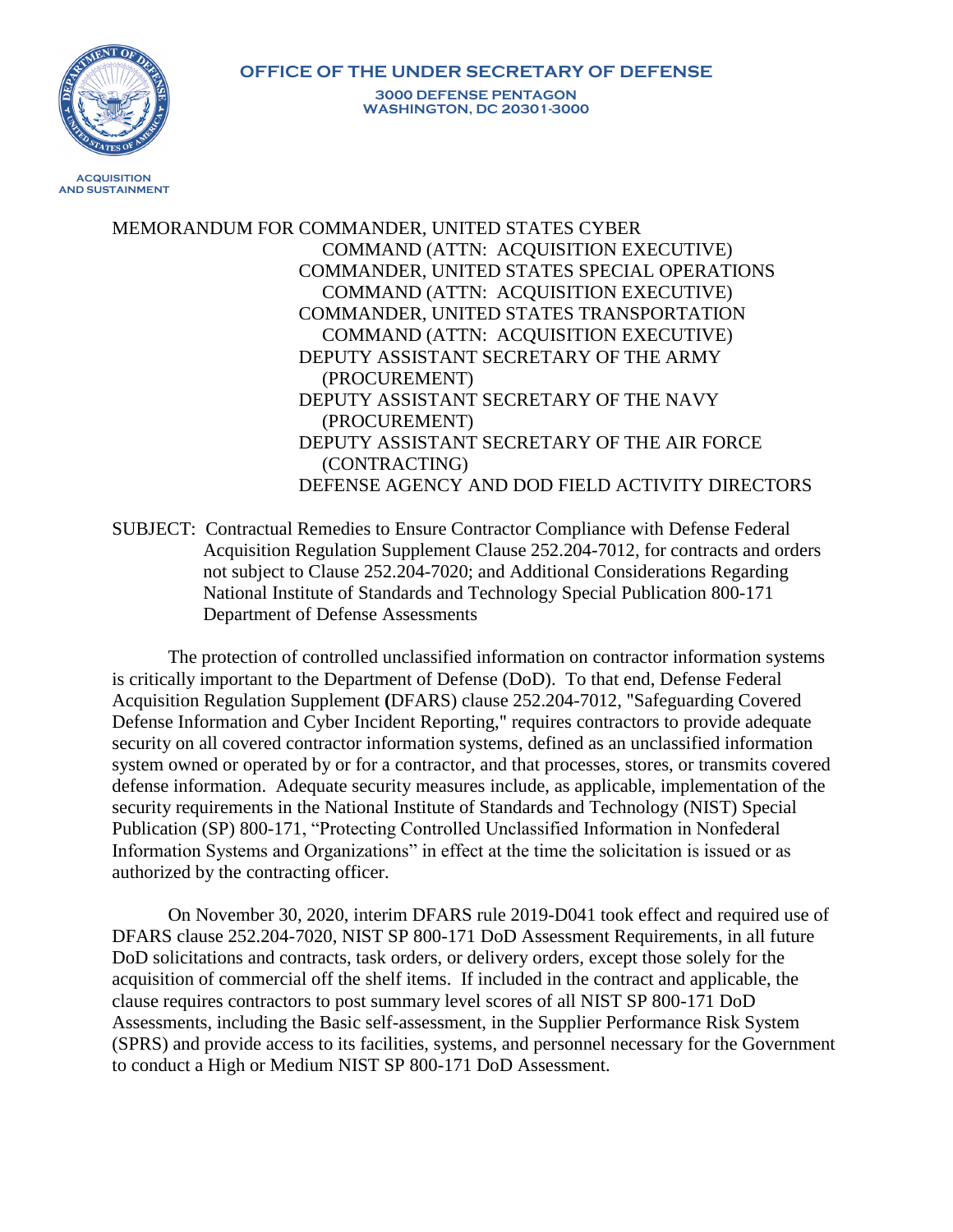A High or Medium assessment is a tool that allows DoD personnel to validate the results of a Basic NIST SP 800-171 self-assessment to assess if the contractor has, in fact, properly implemented the NIST SP 800-171 security requirements. DFARS clause 252.204-7020 was not promulgated or prescribed for use in DoD contracts until November 30, 2020; therefore, not all contractors are contractually obligated to comply with the assessment and access requirements set forth in the clause. Contracting Officers are reminded, however, that where applicable, DFARS 252.204-7012 requires contractor to implement the security requirements of NIST SP 800-171, and alternative remedies and tools are available for use to ensure compliance.

## **Contractual Remedies to Ensure Compliance with DFARS Clause 252.204-7012**

DFARS clause 252.204-7012 requires a contractor to implement, at minimum, the NIST SP 800-171 security requirements on covered contractor information systems. Contractors must implement all of the NIST SP 800-171 requirements and have a plan of action and milestones (per NIST SP 800-171 Section 3.12.2) for each requirement not yet implemented. Failure to have or to make progress on a plan to implement NIST SP 800-171 requirements may be considered a material breach of contract requirements. Remedies for such a breach may include: withholding progress payments; foregoing remaining contract options; and potentially terminating the contract in part or in whole. Contracting Officers should consult with legal counsel as well as the program office or requiring activity to discuss appropriate remedies for the specific circumstances surrounding individual contracts.

## **Additional Considerations Regarding NIST SP 800-171 DoD Assessments**

Under DFARS clause 252.204-7020, the DoD determines whether to conduct a High or Medium NIST SP 800-171 DoD Assessment, which are ordinarily conducted by the Defense Contract Management Agency (DCMA) Defense Industrial Base Cyber Assessment Center (DIBCAC), for contracts administered by DCMA, or by the cognizant DoD program office or requiring activity. Contracting Officers are encouraged to direct the program office or requiring activity to the DCMA DIBCAC for recommendations and best practices on assessment processes and procedures.

Contracting Officers are reminded that they cannot unilaterally levy a requirement for High or Medium NIST SP 800-171 DoD Assessments under contracts that do not include DFARS clause 252.204-7020. However, as appropriate, they may negotiate bilateral modifications to incorporate DFARS clause 252.204-7020. Before doing so, Contracting Officers should consult DCMA DIBCAC or the component program office or requiring activity regarding the necessity of a High or Medium NIST SP 800-171 DoD Assessment, and the availability of DoD resources to conduct such an assessment.

Contracting Officers are also reminded, in accordance with DFARS 204.7303(b)(2), if a contractor is required by a contract containing DFARS clause 252.204-7012 to implement NIST SP 800-171 on a covered contractor information system relevant to a new contract, option exercise, contract extension or new procurement modification, task order, or delivery order; the Contracting Officer must verify, prior to award, the contractor has the summary level score of a